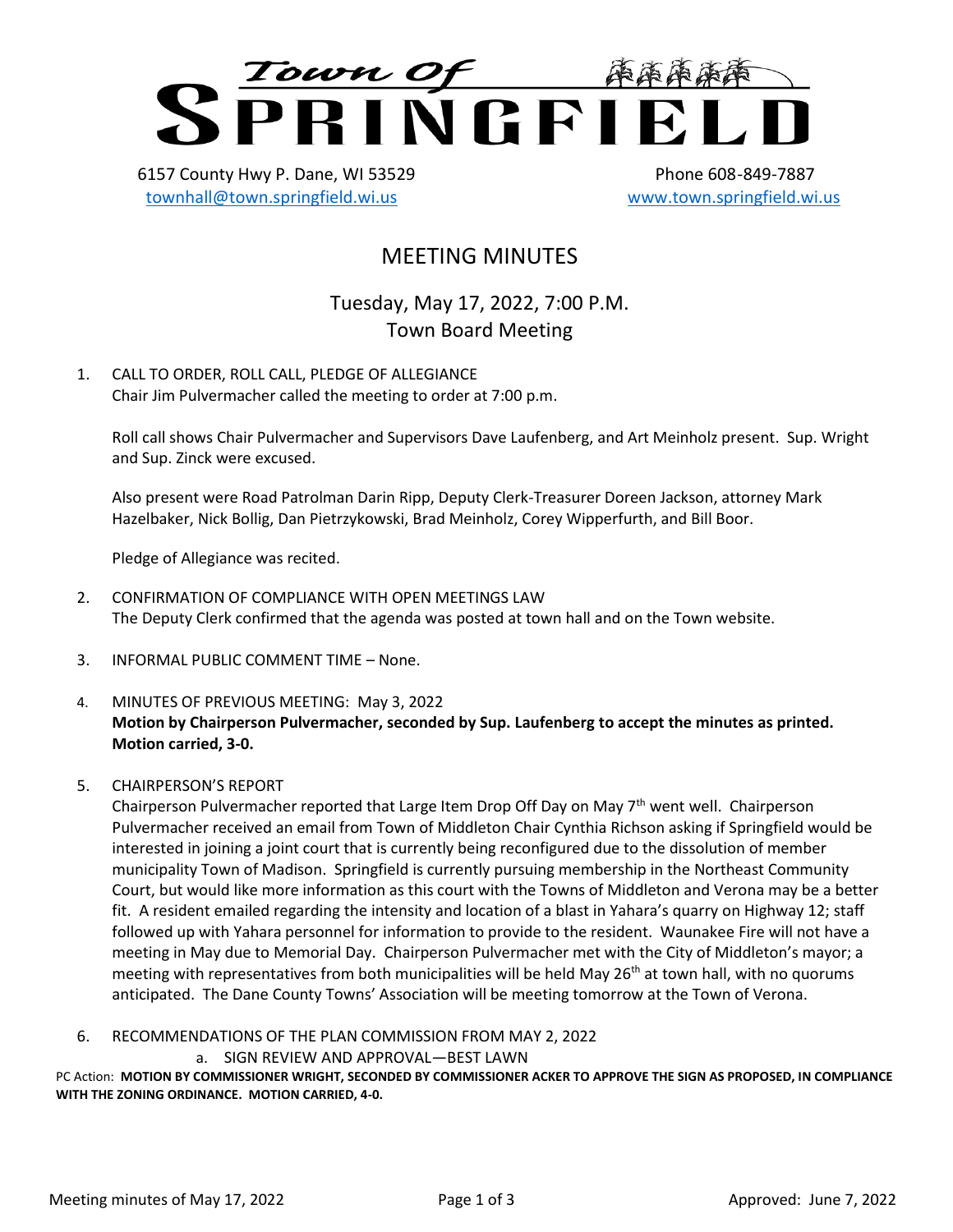The applicant and sign company representative explained the internally illuminated sign (glowing white, not projecting light) will be mounted on the building, facing Highway 12 and will consist solely of the business name and phone number.

**Motion by Sup. Laufenberg, seconded by Sup. Meinholz to approve the signage with light package for Best Lawn as passed by the Plan Commission. Motion carried, 3-0.**

#### b. CUPS AND REZONES REQUIREMENTS IN COMMERCIAL PARK

PC Action: **MOTION BY COMMISSIONER BARMAN, SECONDED BY COMMISSIONER WRIGHT TO REQUIRE REZONES TO TOWN ZONING FOR LOTS IN THE COMMERCIAL PARK AT A FEE NOT TO EXCEED \$500, BUT NOT REQUIRE CUPS IN THE COMMERCIAL PARK. MOTION CARRIED, 4-0.**

Attorney Hazelbaker suggested that businesses in the business park should not have Conditional Use Permits, rather he proposes creating a special zoning designation for the business park.

**Motion by Chairperson Pulvermacher, seconded by Sup. Meinholz to table to get more information before it's on another board meeting. Motion carried, 3-0.**

- 7. JAR STORAGE ZONING VIOLATION PENALTY ASSESSMENT REVIEW AND ACTION Representatives from JAR were not in attendance yet, due to the earlier start time; the board will come back to this item once Mr. Wipperfurth arrives.
- 8. UNUSED SPLITS FROM LAND ANNEXED OR LAND SUBJECT TO CONSERVATION EASEMENTS Chairperson Pulvermacher asked attorney Hazelbaker to draft a tentative plan for the Town assuming control of splits attached to land that has been purchased or annexed by local, county, state &/or federal governmental units. Any update to the comp plan to create and implement a repository of splits assumed by the Town would require a resolution of recommendation from the Plan Commission. Chairperson Pulvermacher will speak to the Plan Commission chair about adding this item to an upcoming Plan Commission agenda.

7. JAR STORAGE ZONING VIOLATION - PENALTY ASSESSMENT REVIEW AND ACTION The applicant understands why the business was fined and noted delays associated with the pandemic slowed down correcting some of the issues. **Motion by Chairperson Pulvermacher, seconded by Sup. Meinholz to recommend a forfeiture of \$24,000, half of the forfeiture would be due immediately and the other half would be due by the earlier of the date of** 

**approval of zoning changes for JAR Express or August 1, 2022. The reduction in the forfeiture is contingent upon execution of an agreement with JAR Express and its principals accepting the forfeiture and releasing all claims against the Town. All remaining unpaid fees and costs due to the Town will be satisfied by payment of the forfeiture. Motion carried, 3-0.**

- 9. ASHTON HOME TALENT PICNIC LICENSES **Motion by Sup. Laufenberg, seconded by Sup. Meinholz to approve Ashton Home Talent temporary class B retail licenses. Motion carried, 3-0.**
- 10. PLOW TRUCK EQUIPMENT PACKAGE PURCHASE **Motion by Chairperson Pulvermacher, seconded by Sup. Meinholz to go with the plow package as presented. Motion carried, 3-0.**
- 11. APRIL FINANCIALS No irregularities were noted.
- *12. ZONING VARIANCE REQUEST TO BD. OF ADJUSTMENT- 6147 BARMAN RD.—NEW CONFIGURATION* **Motion by Chairperson Pulvermacher, seconded by Sup. Laufenberg with an accepted friendly amendment by Sup. Meinholz, to approve the current configuration which adds the new garage attachment to the east**